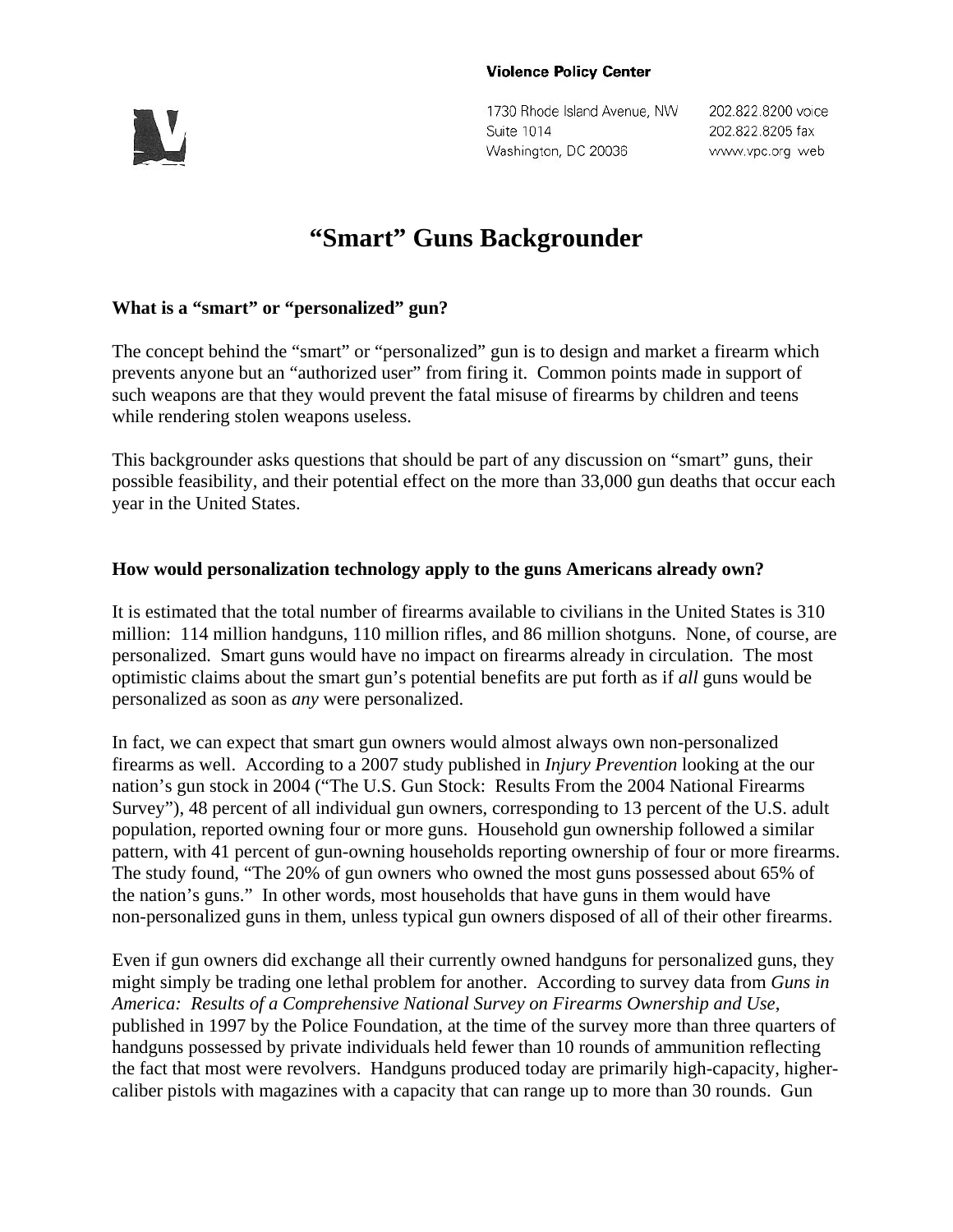owners who "trade up" to smart guns would generally get a pistol of higher caliber and capacity. Therefore, the introduction of personalized guns could greatly increase the lethality of the country's privately held gun stock.

### **What effect would personalized guns have on suicide?**

Suicide is the leading cause of firearm-related death in America (21,334 incidents in 2014). Gun owners can, of course, commit suicide using their own firearms, whether they are personalized or not. But what would the effect of smart guns be on youth and young adults?

Many young people in fact own guns themselves or have access to guns with parental permission. A 1998 *New York Times* national poll of 13- to 17-year-olds found that *15 percent owned their own gun*. These teenagers would be "authorized" gun users—as would be many more who are granted access to their parents' guns—and personalized guns would make no difference if they attempted suicide. Older teenagers, who are most likely to have access to guns with parental approval, also account for the vast majority of teen suicides. Of the 1,145 firearm suicides that involved victims under the age of 21 in 2014: 174 were age 14 or younger and 971 were ages 15 to 20.

# **What effect would personalized guns have on homicides?**

In 2014, 10,945 Americans lost their lives in gun homicides. It would be a fairly unusual murder that is committed by a perpetrator using someone else's gun. Homicides occur most frequently between people who know one another—often spouses, intimate acquaintances, or other family members—typically as the result of an argument. Particularly in these scenarios, there is little reason to assume that assailants would not be using their own guns, personalized or not.

# **What effect would personalized guns have on fatal unintentional injuries?**

While smart gun advocates frequently focus on the tragic deaths of young children, they are in fact a small portion of overall fatalities in this category. Of the 586 fatal unintentional shootings in 2014, 74 were deaths of children under the age of 18—which could likely be prevented by the use of existing technology such as an effective trigger locking device.

Looking at adult unintentional deaths, a 1996 study published in the *Journal of the American Medical Association* ("Unintentional, Nonfatal Firearm-Related Injuries: A Preventable Public Health Burden") found that the most common activity associated with unintentional discharges is the cleaning of a gun, and the second most common circumstance is hunting. In both of these activities, the "authorized" user would be in control of the firearm.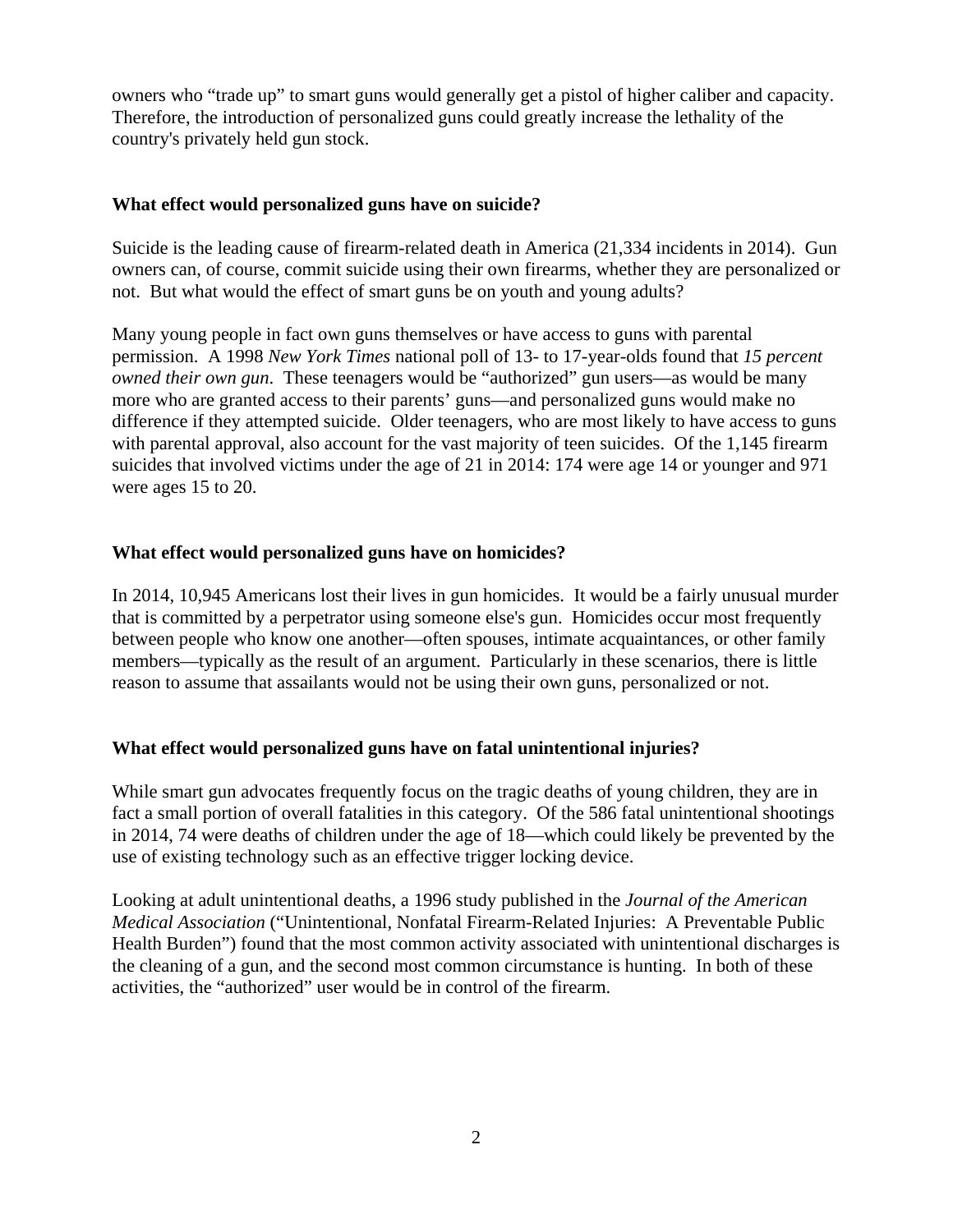### **What effect would personalization have on the criminal market for guns?**

Would personalized guns strike a serious blow to the criminal market for guns? Assuming that personalization technology would allow for multiple users or a series of users, such technology would have no effect on "straw purchases" of guns—sales to a legal "front man" (the "straw purchaser") who then transfers the weapons to criminals or others banned from firearm possession. Straw purchases are the most common method used to obtain guns illegally. The straw purchaser would know the procedures necessary to "authorize" these illegal users or any other purchaser.

# **What effect would personalization have on the theft of firearms?**

While a personalized gun may be less likely to be stolen, it is highly optimistic to assume that thieves will stop attempting to steal any of the millions of guns already owned by Americans on the off-chance they may come across a personalized gun. This is especially true since, in the past, some gun companies have promised that their personalized gun would look like any other handgun. Assuming a stolen smart gun did function as promised, and that the personalization technology was not obtained during the theft, the technology could impact the misuse of a stolen gun.

### **Would smart guns entice individuals who otherwise wouldn't buy a gun to bring a weapon into their home?**

Making smart guns available could increase the chances of selling guns to Americans who currently do not own them. A March 1997 survey conducted by the National Opinion Research Center found that, of respondents who were "unlikely to buy a gun in the future," *35 percent would "consider buying a handgun that would only fire for the owner of the gun*.*"* Packaged with a strong sales pitch, the technology could penetrate new markets for a gun industry that is facing long-term declines in household and personal gun ownership, putting more families at risk from the well-documented hazards that accompany bringing a gun into a previously gun-free home.

# **Are there other ways to help prevent deaths and injuries from firearms?**

Any safety device, no matter how high-tech, can address only a small percentage of the annual toll of more than 33,000 lives taken by firearms in the U.S. each year. Yet there are less complicated, less expensive safety mechanisms that exist today that could be integrated easily into every new gun. Adjusting the trigger pull on some handguns that currently require very little strength to fire the weapon could help prevent unintentional shootings, especially by children. Any type of "positive safety" device would also decrease the frequency of unintentional discharges. Incidents when guns are fired because people thought they were not loaded could be reduced by adding load indicators and magazine disconnects. High-quality trigger locking devices can deter suicide and unintentional injuries if they are used properly. Legislation mandating minimum standards for safety locks to ensure they work to prevent